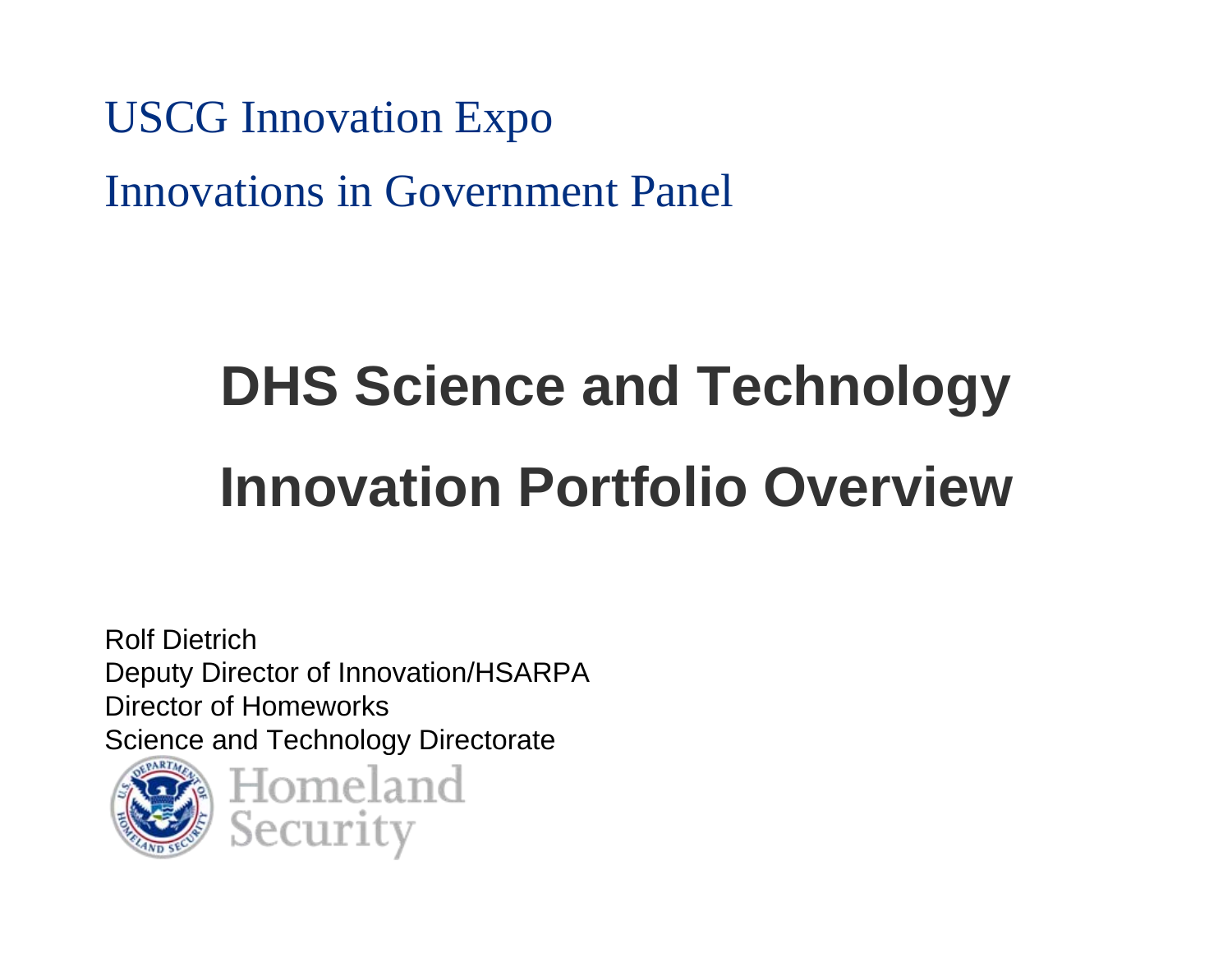## DHS S&T Investment Portfolio Balance of Risk, Cost, Impact, and Time to Delivery

| <b>Product Transition (0-3 yrs)</b>    | <b>Innovative Capabilities (1-5 yrs)</b>                         |  |  |
|----------------------------------------|------------------------------------------------------------------|--|--|
| • Focused on delivering near-term      | • High-risk/High payoff                                          |  |  |
| products/enhancements to acquisition   | • "Game changer/Leap ahead"                                      |  |  |
| • Customer IPT controlled              | <b>Prototype, Test and Deploy</b><br>$\mathcal{L}_{\mathcal{A}}$ |  |  |
| • Cost, schedule, capability metrics   | <b>HSARPA</b><br>$\mathcal{L}_{\mathcal{A}}$                     |  |  |
| <b>Basic Research (&gt;8 yrs)</b>      | Other $(0-8+yrs)$                                                |  |  |
| • Enables future paradigm changes      | <b>Test &amp; Evaluation and Standards</b><br>a.                 |  |  |
| • University fundamental research      | <b>Laboratory Operations &amp; Construction</b><br>$\mathbf{r}$  |  |  |
| • Gov't lab discovery<br>and invention | <b>Required by Administration (HSPDs)</b>                        |  |  |
|                                        | Congressional direction/law                                      |  |  |

#### **Customer Focused, Output Oriented**



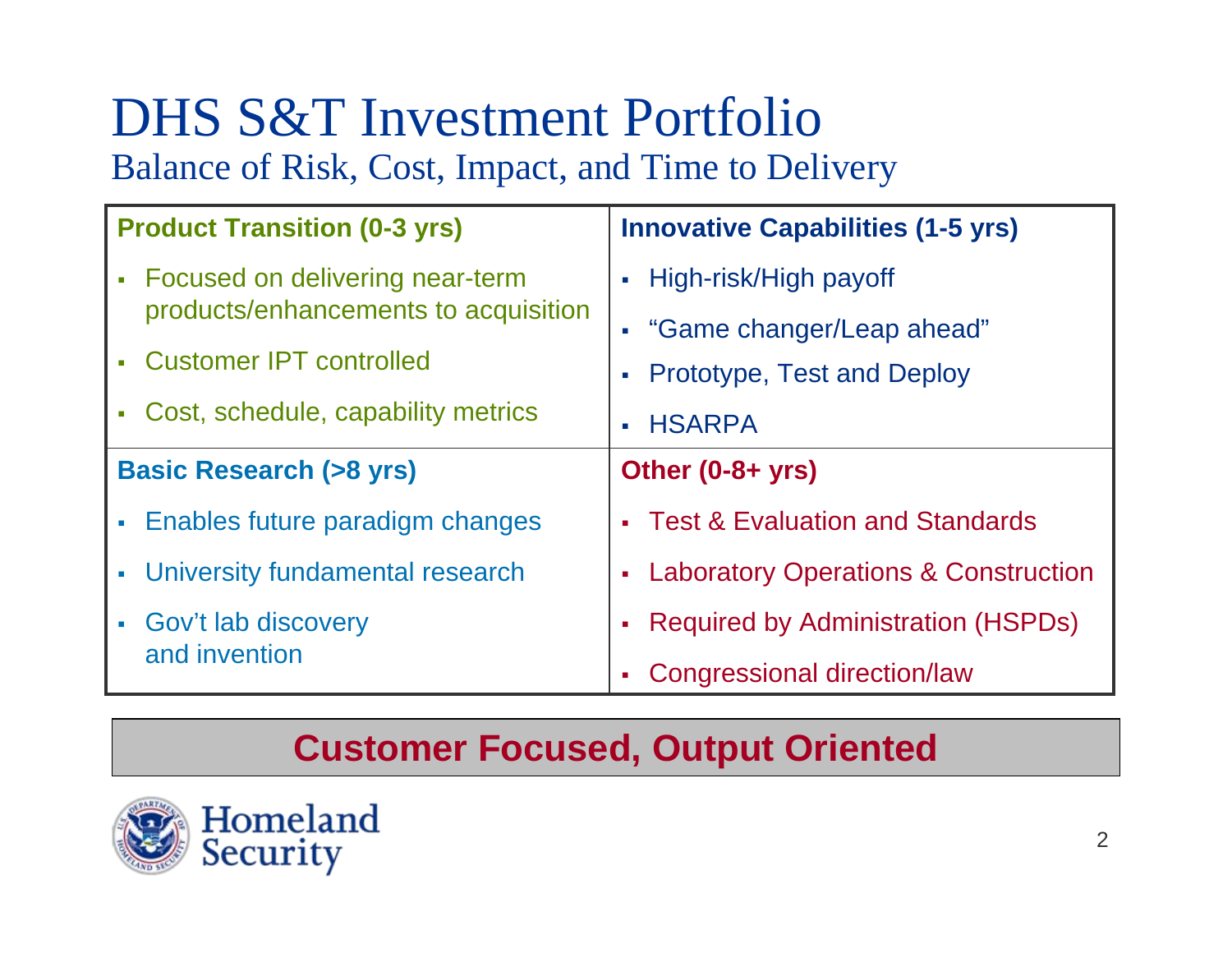## Homeland Security Act of 2002

**HSARPA shall….**

**"Support basic and applied homeland Security research to promote**  *revolutionary* **changes in technologies; advance the development, testing and evaluation, and deployment of critical homeland security technologies; and accelerate the prototyping and deployment of technologies that would address homeland security vulnerabilities"**

## EVERY TRULY **GREAT ACCOMPLISHMENT** IS AT FIRST **IMPOSSIBLE!**

(FORTUNE COOKIE)

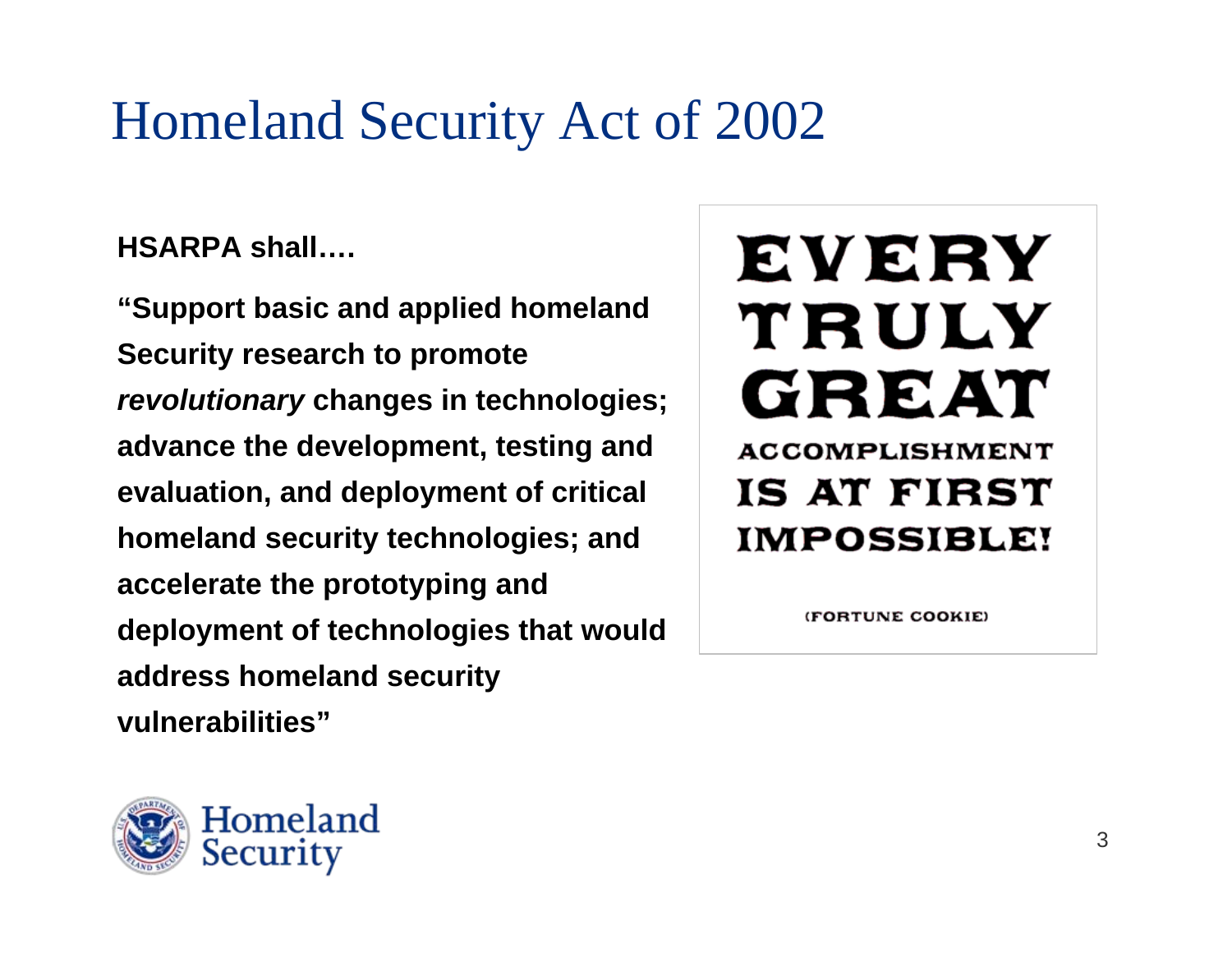# HIPS and HITS

Homeland Innovative Prototypical Solutions (HIPS), which are designed to deliver prototype-level demonstrations of game-changing technologies in two to five years. These projects are moderate to high risk, with high payoff

High Impact Technology Solutions (HITS), which are designed to provide proof-of-concept answers within one to three years that could result in high-payoff technology breakthroughs. These projects have considerable risk of failure, however they also offer the potential for significant gains in capability

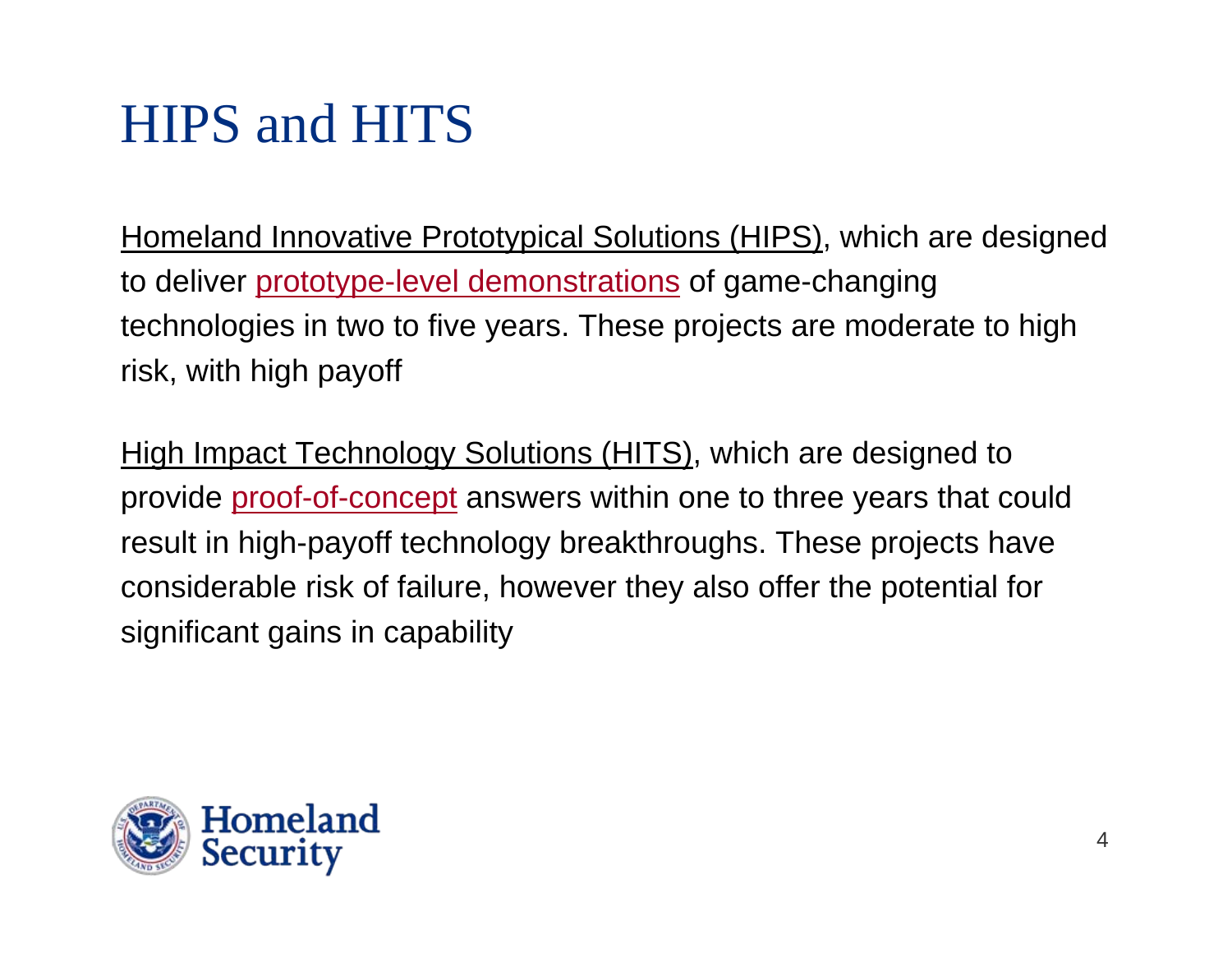## Homeland Innovative Prototypical Solutions (HIPS)

| <b>Explosives</b>                                                                                                                                                                                                                                                                                         | Chem/Bio | Command, Control<br>& Interoperability                                                                                     | Borders/<br><b>Maritime</b>                                                                                                                                                                                       | <b>Human Factors</b>                                                                                                                                                                                                                                                                   | Infrastructure/<br>Geophysical                                                                                                                                                                                                                                                                 |
|-----------------------------------------------------------------------------------------------------------------------------------------------------------------------------------------------------------------------------------------------------------------------------------------------------------|----------|----------------------------------------------------------------------------------------------------------------------------|-------------------------------------------------------------------------------------------------------------------------------------------------------------------------------------------------------------------|----------------------------------------------------------------------------------------------------------------------------------------------------------------------------------------------------------------------------------------------------------------------------------------|------------------------------------------------------------------------------------------------------------------------------------------------------------------------------------------------------------------------------------------------------------------------------------------------|
| Project Chloe-High<br>altitude aerial<br>platform existing<br>above civil aviation<br>Counter-MANPADS<br><b>SENSIT-</b><br>System to identify<br>numerous liquids in<br>baggage<br><b>IED Defeat / APE</b><br>VBIED Defeat -<br>Detection/prevention<br>and mitigation<br>technologies to<br>counter IEDs |          | <b>SCOPE</b> (Scalable<br>Common<br>Operational<br><b>Picture</b><br>$Experiment$ ) –<br>Leverages Global<br>Observer JCTD | <b>Scalable</b><br><b>Composite</b><br><b>Vessel</b><br><b>Prototype</b><br>$(SCVP)$ –<br>Lightweight,<br>composite<br>material with high<br>speed hull<br>$SAFECON - 90$<br>second container<br>screening device | FAST M2 (Future<br><b>Attribute Screening</b><br><b>Technology Mobile</b><br>$Module) -$<br>Relocatable Lab<br>capable of testing for<br>behavioral/<br>physiological cues of<br>"hostile intent"<br>Double or triple wide<br>trailer tested at<br>various sites around<br>the country | <b>Resilient Electric</b><br>Grid - System that<br>will prevent<br>cascading effects<br>of power surge on<br>electrical grids<br>Levee<br><b>Strengthening</b><br>and Rapid Repair<br>- rapidly stop a<br>breach in a levee<br><b>Storm Surge and</b><br><b>Hurricane</b><br><b>Mitigation</b> |

## High Impact Technology Solutions (HITS)

| <b>Real Time Bio</b><br><b>First Net -</b><br><b>Detection and</b><br>First Responder<br>Reliable Relay<br><b>Identify</b><br>Link<br>Cell-All -<br><b>Phone Home -</b><br><b>Ubiquitous</b><br>Chem/Bio/agent<br>Inter-operative and<br>inexpensive hand-<br>detector<br>held radios | <b>Tunnel Detect -</b><br>Ability to detect,<br>identify, and<br>confirm illegal<br>and clandestine<br>underground<br>border structures<br>and activities | <b>Document</b><br>Validator-High<br>proficiency scanner<br>that can identity<br>fraudulent docs<br>Leverage USSS<br>system<br><b>Biometric Detector</b><br>- High proficiency<br>small biometric<br>scanner | <b>Wide Area</b><br>Surveillance/<br><b>Change Detection</b><br>for Critical<br><b>Infrastructure</b><br><b>Resilient Tunnel-</b><br>Tunnel<br><b>Protection/Blast</b><br>Mitigation |
|---------------------------------------------------------------------------------------------------------------------------------------------------------------------------------------------------------------------------------------------------------------------------------------|-----------------------------------------------------------------------------------------------------------------------------------------------------------|--------------------------------------------------------------------------------------------------------------------------------------------------------------------------------------------------------------|--------------------------------------------------------------------------------------------------------------------------------------------------------------------------------------|
|---------------------------------------------------------------------------------------------------------------------------------------------------------------------------------------------------------------------------------------------------------------------------------------|-----------------------------------------------------------------------------------------------------------------------------------------------------------|--------------------------------------------------------------------------------------------------------------------------------------------------------------------------------------------------------------|--------------------------------------------------------------------------------------------------------------------------------------------------------------------------------------|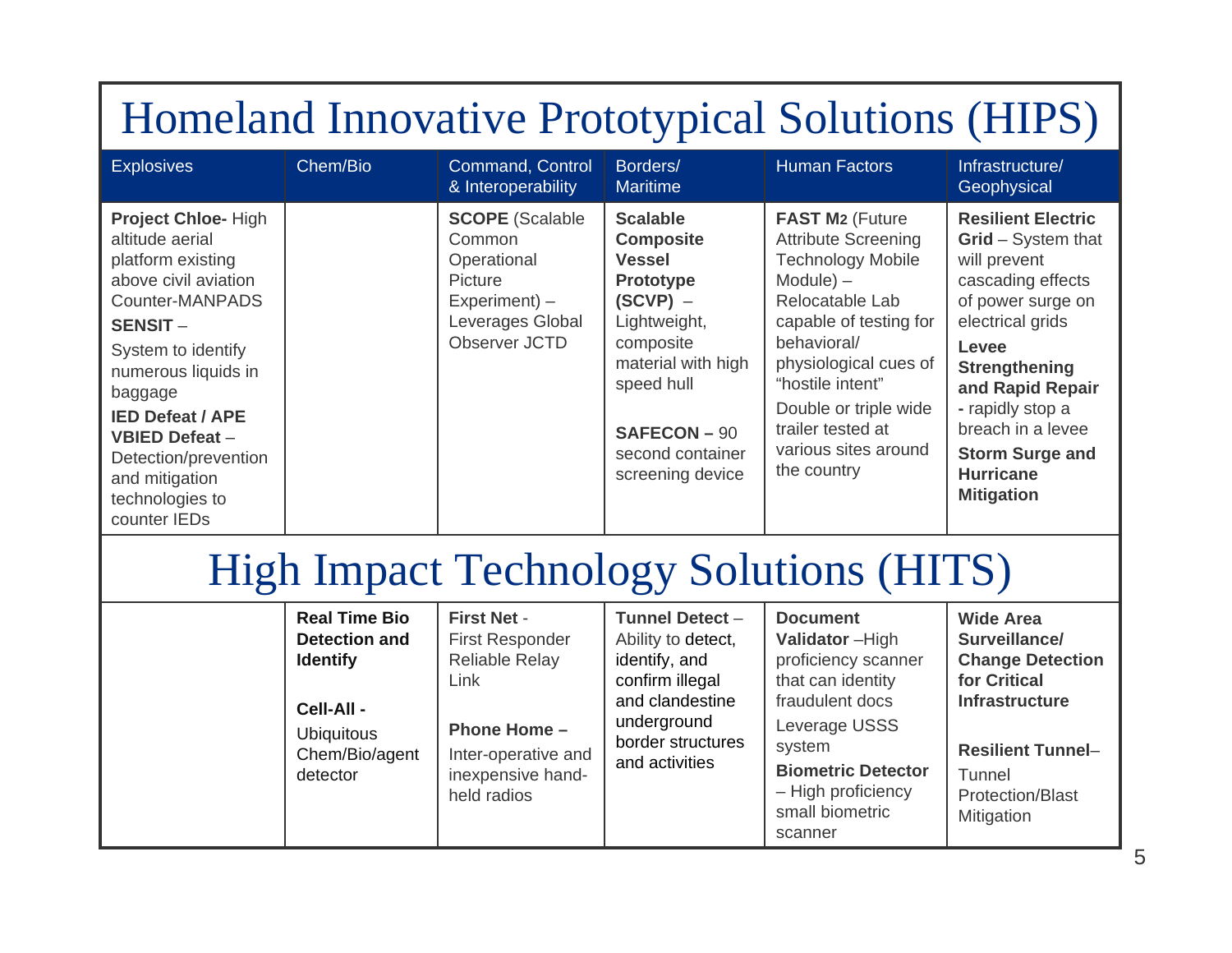# DHS SBIR Program

- Increases participation of innovative and creative small businesses in Federal research and development programs
- Challenges small businesses to bring innovative homeland security solutions to reality
- Focuses on near-term commercialization and delivery of operational prototypes
- Over 324 contracts awarded
- Funded by S&T Directorate and DNDO
- Implemented Cost Match to motivate commercialization



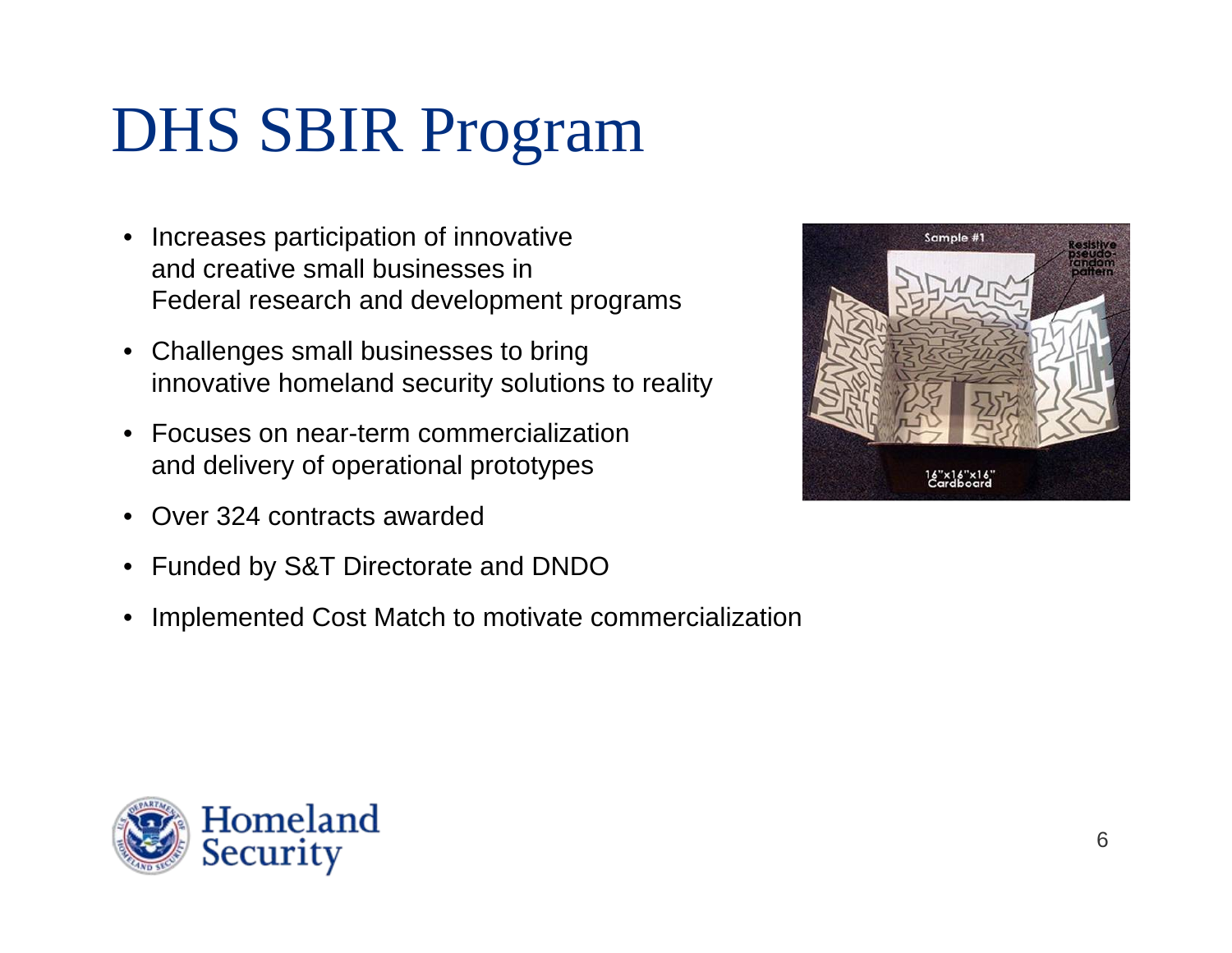



#### **www.hsarpabaa.com**

For S&T Broad Agency Announcements and more

#### **www.sbir.dhs.gov**

For SBIR solicitation information

#### **FedBizOpps.gov**

Federal Business Opportunities

#### **S&T-Innovation@dhs.gov**

To contact S&T innovation